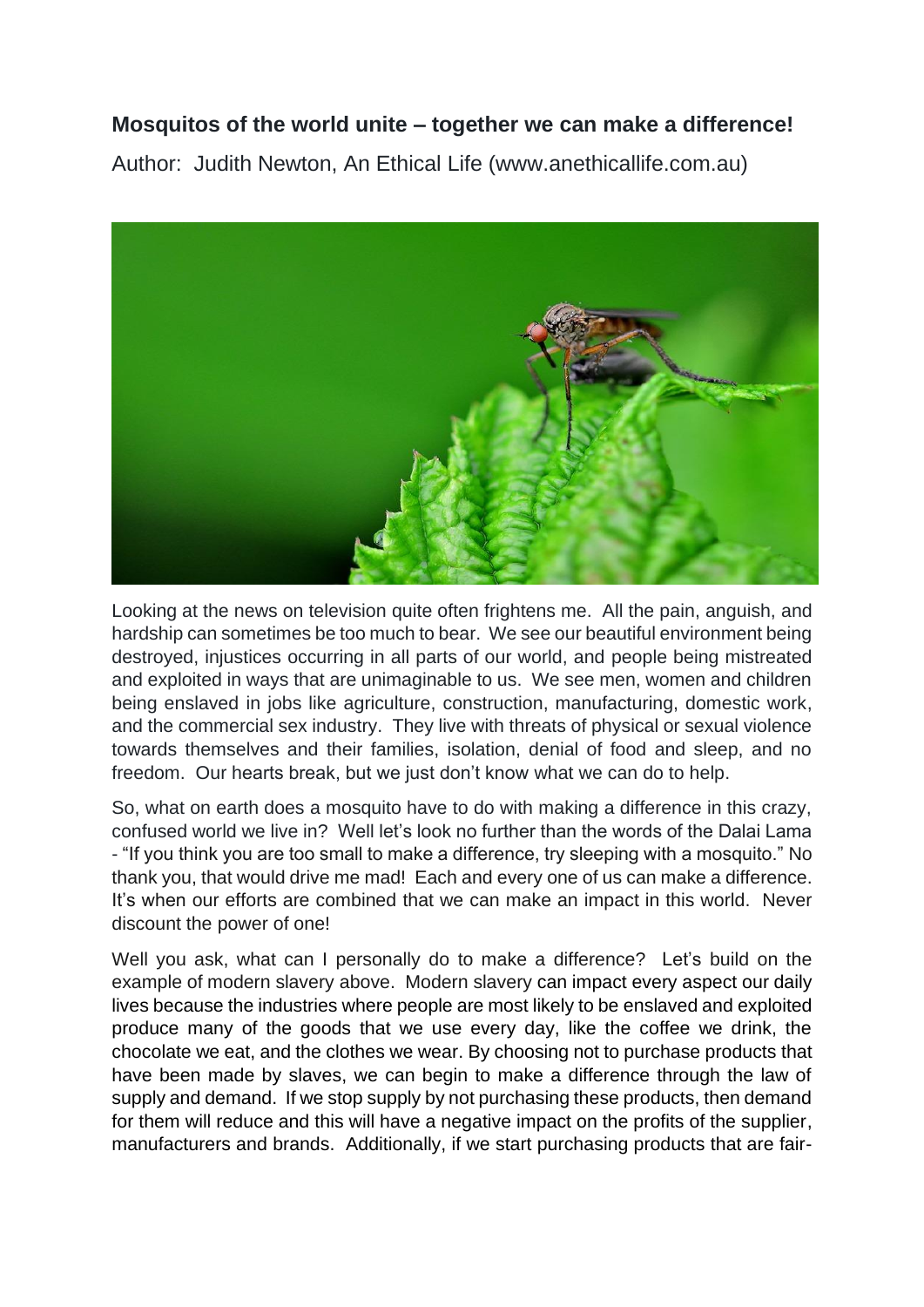trade and free from slavery, demand and supply of these products will increase. This is the purchasing power we as individuals have – pretty awesome really!



The same goes for environmental issues too. It's Plastic Free July right now and you've probably seen a lot about it in traditional and social media telling us what we can do in our own lives to reduce plastics and stop them going into the oceans and landfill. For example, if we stop buying our coffee in take-away cups and start using our own refillable keep-cups, demand for the take-away cups will eventually reduce and there will be less of them manufactured and subsequently less ending up as litter and waste.

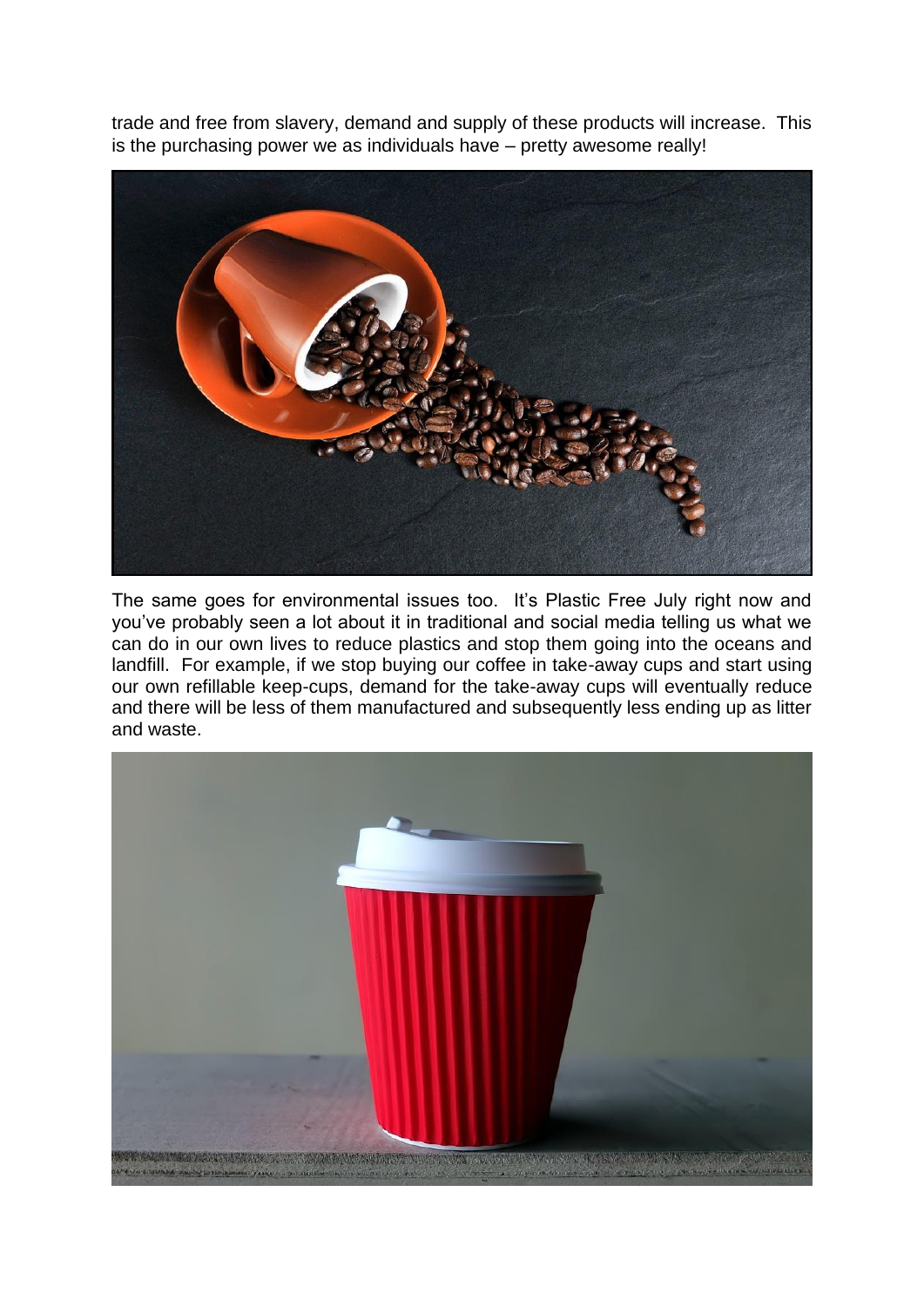Just when we hoped we got to a point in our lives when retirement is here and our lives will get a little easier, we still have to make choices and consider the consequences of the purchases we make. Thanks Judith, then tell me how can we contribute to improving this world? We all can make a difference by living an ethical life and making considered, caring, and compassionate decisions.

Here a few suggestions to help get you started. First, before you buy something, ask yourself if you really need it? Can you possibly borrow it from a friend or perhaps repurpose something you already own? It's so easy to just say "Let's get a new one" but where does the old one end up? Most likely in landfill and destroying our earth and oceans. Ask yourself if you really need to keep consuming, getting more and more things, and contributing to this disposable society? I'm guessing the answer is no! Next have a look at what you have in your home right now. Do you really need everything? Could a family member, a friend, or even a stranger benefit from some of your stuff? Now I'm not recommending you go all minimalist on me because I actually like a home that has trinkets, photographs, and memories in it but let's face it, we're all good at hoarding things and keeping them just in case. But does that day ever come? Probably not, so if you haven't used it in the last year and it's not a treasured possession, then seriously think about giving it to someone who might need it more.



Even though our clothing style changes after we retire, we still enjoy dressing nicely and buying new clothes. However, there are some things we can do to dress in a more ethical way. First look at what you already have in your wardrobe. Can it be worn again this year or perhaps updated by wearing it with a new scarf? Take some time to consider what you already own and be creative in restyling it to suit this season's look. Also, download a copy of the Ethical Fashion Guide 2019 to see which companies are producing their clothes in an ethical way and which ones aren't. It's a good idea to take it with you when you shop so you can make informed decisions when you're out and about. [https://baptistworldaid.org.au/resources/2019-ethical-fashion-](https://baptistworldaid.org.au/resources/2019-ethical-fashion-guide/)